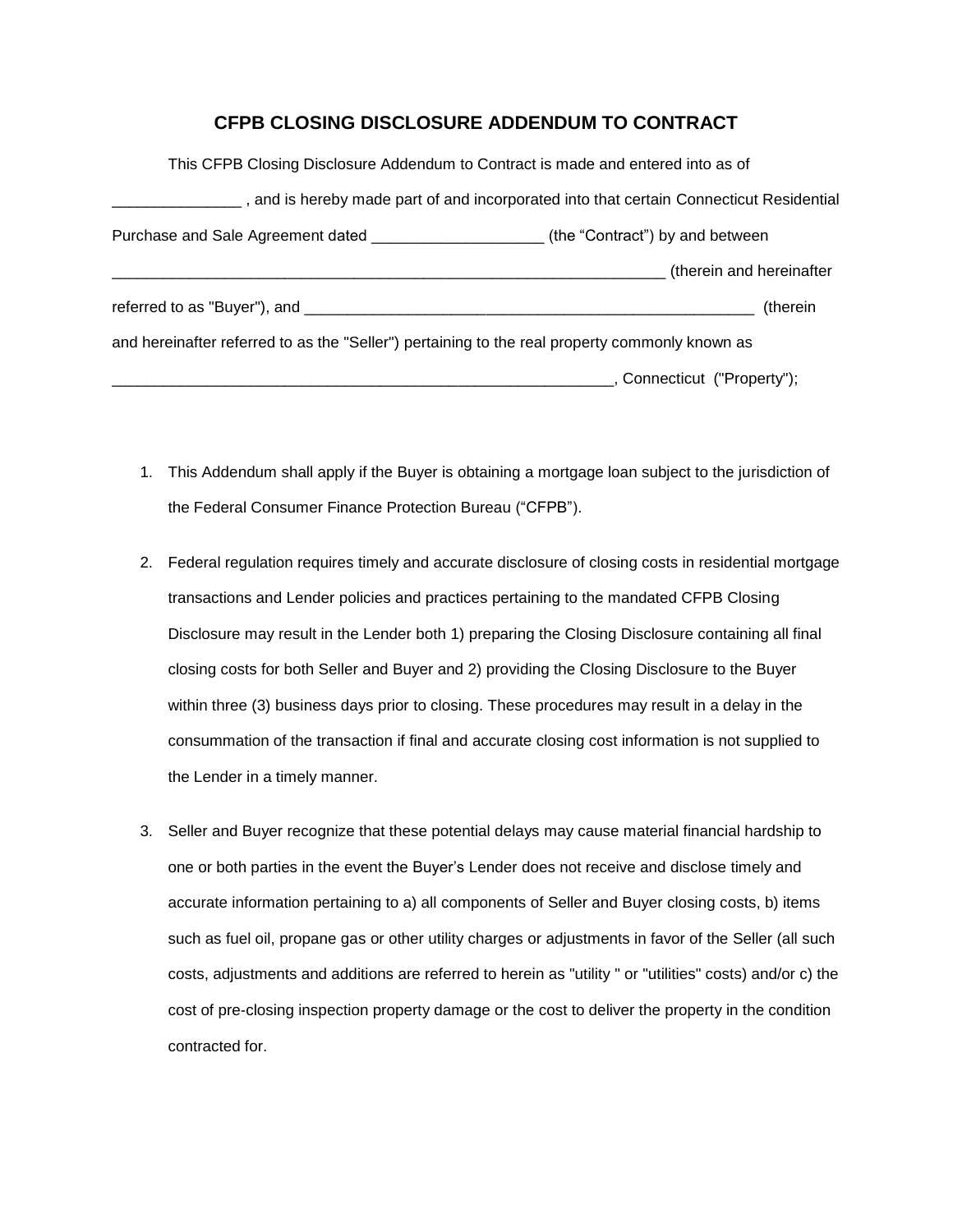- 4. The intent of this Addendum is 1) to set forth the respective responsibilities of the Seller and Buyer to transmit to each other in a timely manner all closing costs required to be included in the Closing Disclosure and 2) to specify financial consequences for failure to do so. The parties agree that the responsibilities set forth in this Addendum shall be carried out by their respective attorneys from information obtained by such attorneys with the cooperation of the parties or other designated agents.
- 5. Therefore, the parties agree as follows:
	- a. To the extent the contract stipulates that time shall be of the essence regarding the closing date, the parties hereby waive that stipulation. The parties shall agree as soon as possible on a preliminary date of closing which may be subject to change. The preliminary date of closing shall be referred to for purposes of this Addendum as the "closing date". The closing date may be identical to the closing date set forth in the contract.
	- b. The Seller shall transmit to the Buyer's attorney at least 10 days prior to the closing date or revised closing date (the 10-day period prior to the closing date shall be referred to as the Blocked Out Period) all mortgage and lien payoffs, Seller attorney fees, commission amounts and breakdowns, State and Town conveyance taxes, the number of pages of the conveyancing deed and any other expenses required to be disclosed on the Closing Disclosure. Unless specifically permitted by the Buyer's lender, there shall be no Paid Outside of Closing ("POC") items.
	- c. The Seller shall be obligated to obtain and transmit to the Buyer, prior to the Blocked Out Period, information sufficient to calculate usual and customary utility adjustments to be paid by the Buyer to the Seller and final utility charges to be paid by the Seller at closing.
	- d. The Seller and Buyer shall collaborate to arrive at an appropriate real estate tax adjustment prior to the Blocked Out Period.
	- e. A utility charge shall not be adjusted unless the following information is transmitted by fax, mail or email to the Buyer's attorney prior to the Blocked Out Period: 1) in the case of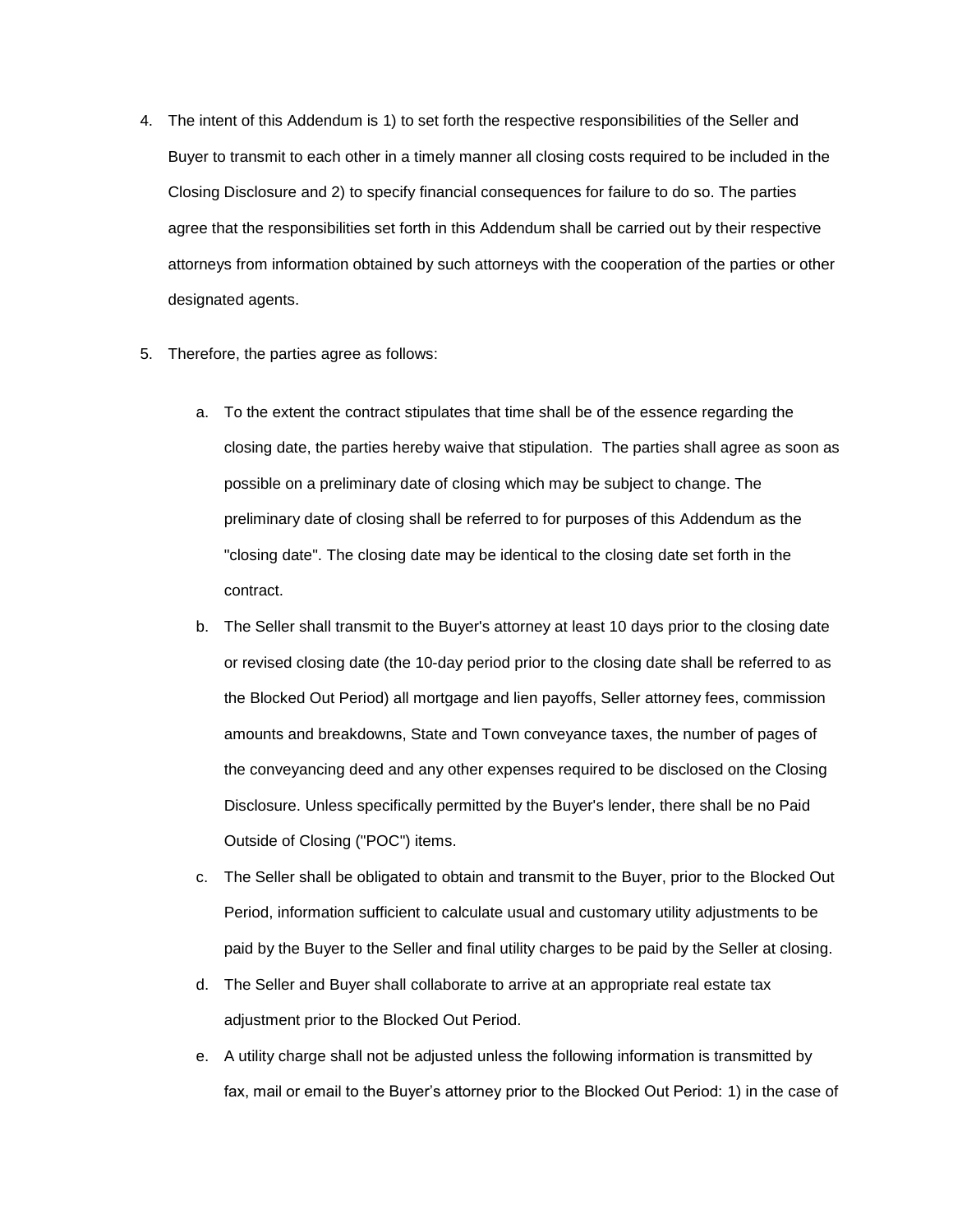fuel (whether oil, propane or other fuel), an accurate reading of the fuel remaining in the tank and the price of such fuel calculated in accordance with the contract or 2) in the case of other applicable utilities, statements from the appropriate authority (ies) for water, sewer or other utility. If the cost of fuel is to be an adjustment in favor of the Seller, the resultant adjustment shall be reduced by the cost of 4 gallons of oil per day (and/or a proportionate amount if propane) from the day of transmittal of the information to the day of closing if the day of transmittal occurs during the months of December, January, February or March. Furthermore, the Seller agrees not to add fuel to the tank prior to the closing without the express permission of the Buyer.

- f. If the Seller fails to transmit to the Buyer all utility adjustments in favor of the Seller prior to the Blocked Out Period, the Buyer may perform the calculations using all reasonable and obtainable information. Such calculation shall be final and binding upon the parties.
- g. If the Seller and Buyer do not agree on a real estate tax adjustment prior to the Blocked Out Period, the Buyer shall make the adjustment which shall be final and binding, provided the Buyer's adjustment is based on current real estate tax data for the property and the adjustment is based upon the Uniform Fiscal Year method or such other method provided for in the contract of purchase and sale.
- h. In the event the parties discover at a pre-closing inspection that the property or dwelling sustained damage after the initial physical inspection or that the Seller failed to deliver the property or dwelling to the Buyer in the condition agreed to in the contract of sale and purchase or any amendments thereto, the Seller agrees, at their own cost and expense, to restore the property or dwelling to its condition prior to the damage, or, to deliver the property or dwelling to the Buyer at their own cost and expense in the condition agreed to in the contract or any amendments thereto. The parties may agree on a method of fulfilling the intent of the previous sentence.
- i. Notwithstanding anything to the contrary in the contract or this Addendum, in the event the Buyer's lender requires a redisclosure of the Closing Disclosure resulting in a delay of the closing, such event shall not cause the Buyer to pay the Seller any sums of money for